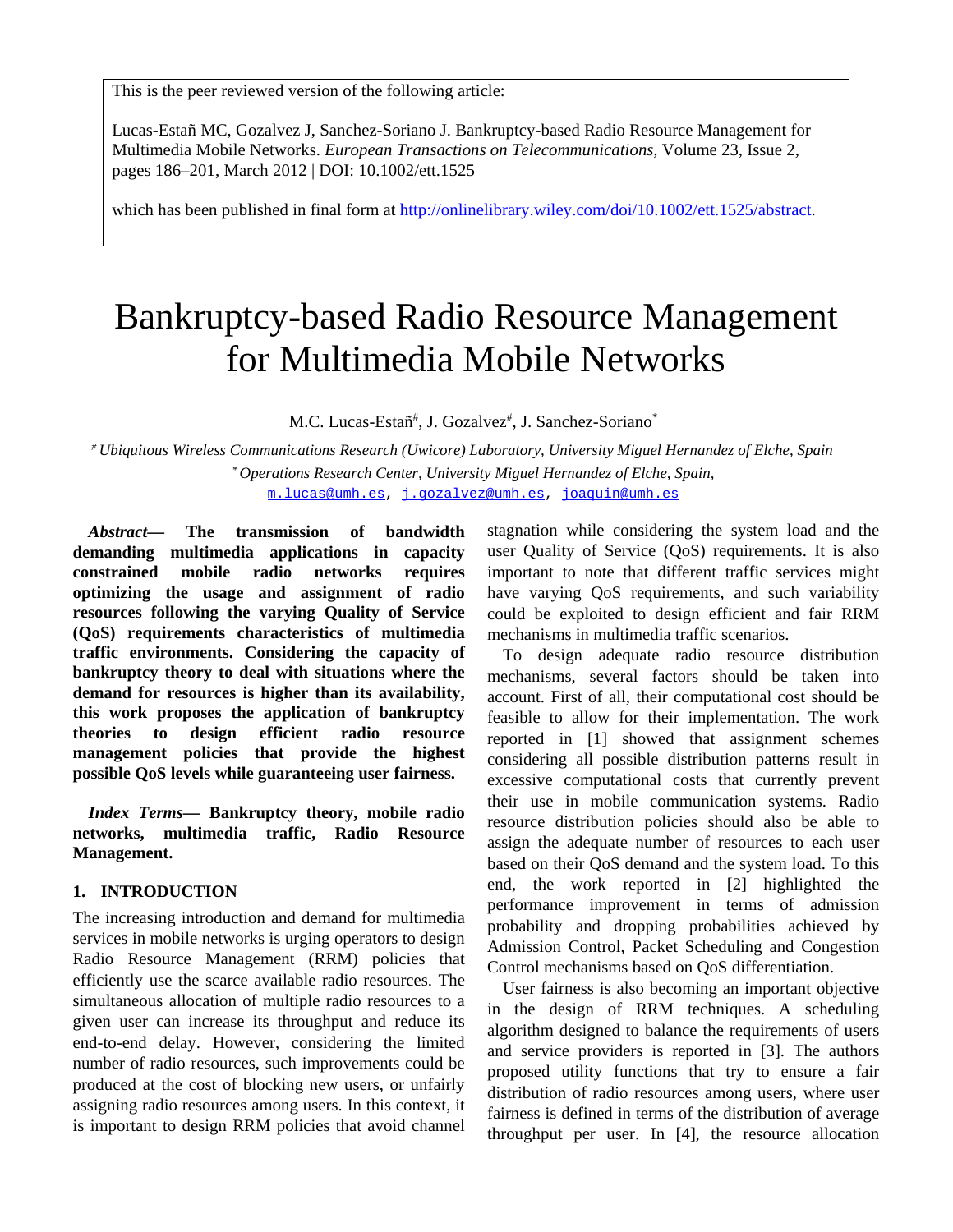problem in a TD-CDMA system is modelled as a nonlinear optimization problem with the aim of achieving a trade-off between throughput maximization and fairness. The proposed algorithm maximizes the sum of normalized rates instead of throughput in order to increase the fairness in the rate allocations while maintaining throughput at a high value. The resource allocation algorithm is applied considering only non-real time users and the radio resources that remain unassigned after guaranteeing the QoS requirements of real-time users. An interesting study addressing the concept of user fairness is also found in [\[5\],](#page-12-4) where the authors propose a fair resource allocation approach for interference-limited communication systems based on game theory and bargaining problems. The proposed scheme is shown to achieve the sought compromise between fairness and efficiency. While the reviewed contributions aimed at achieving equal radio resource or throughput assignments, the RRM techniques proposed in this work have been designed to provide homogenous QoS levels to users in multimedia environments, where different traffic or service classes might have varying QoS requirements.

Other studies that also considered the use of utilitybased radio resource distribution policies were suggested in [\[6\]](#page-12-5) and [\[7\].](#page-13-0) For example, [\[6\]](#page-12-5) proposes a RRM technique for CDMA uplink transmissions that bases its decisions on aspects related to network resources and user preferences (e.g. data rate or signal quality). The study is focused on maximizing the total network revenue in order to achieve an optimal transmission rate for each user and guarantee acceptable signal quality levels. The study reported in [\[7\]](#page-13-0) proposes the use of economic concepts to address the radio resource assignment problem by defining Vickrey auctions derived to satisfy user QoS requirements for constant bit rate services. To this aim, the study defines utility functions based on the price users are willing to pay for radio resources. Users participate in the auctions with their utility functions, and an auction is made for each available resource. The proposed mechanism resulted in that users achieved very high satisfaction levels, or were not assigned any resources. Of particular interest is also the study reported in [\[8\]](#page-13-1) that proposed a radio resource assignment scheme that seeks to fairly distribute available resources. To establish their distribution policies, the authors first estimate the bandwidth needed by a user to guarantee an adequate transmission. Based on such estimates, the reported scheme equally distributes the available bandwidth among users. If all users are satisfied, and there is yet available bandwidth, the available resources are again equally distributed among users. It is important to note that this proposal distributes frequency bands, which is a resource considered continuous and infinitively divisible. On the other hand, this work considers radio resources (timeslots or codes) of discrete nature, and the proposed resource distribution policies are aimed at fairly providing homogeneous QoS levels for all active users.

This paper proposes to further expand the use of economics concepts to address the radio resource assignment problem in multimedia traffic scenarios by developing innovative policies using bankruptcy theory. In bankruptcy situations, the value of a company is inferior to the sum of its debts, and adequate distribution policies are needed to divide its net value among its creditors [\[9\].](#page-13-2) Given the similarity of the problems dealt with by bankruptcy and the radio resource distribution dilemma in highly loaded multimedia traffic environments, this work extends the work reported in [\[10\]](#page-13-3) and [\[11\],](#page-13-4) and analyses innovative bankruptcy-based radio resource assignment proposals designed to maximise the resources' efficiency and user satisfaction fairness, while exploiting the varying QoS demands from different service classes in multimedia networks. To this aim, the bankruptcy distribution rules have been designed to work with discrete resources, and to utilize utility functions that are not directly proportional to the number of resources allocated to a user. The performance and operation of the proposed bankruptcybased RRM techniques, including their computational cost, is compared under different operating conditions to other RRM schemes, in particular the Maximum Utility Increase (MAUI) and Required dATa ratE (RATE) techniques.

# **2. RADIO RESOURCE ASSIGNMENT PROPOSALS**

## <span id="page-1-0"></span>**2.1. Traffic Service Utility Functions**

Utility functions try to characterize the QoS satisfaction level experienced by a user based on the requested traffic service and the radio resources it has been assigned (combination of RAT and number of radio resources assigned within that RAT). This is a challenging task because user satisfaction is a subjective concept that heavily depends on user perceptions. The defined utility functions try to express the perceived user QoS as the link quality, and therefore data rate, varies. To establish the utility functions, the minimum, mean, and maximum QoS levels demanded by users are first defined per service class as illustrated in Fig. 1. This work considers a multimedia traffic scenario with email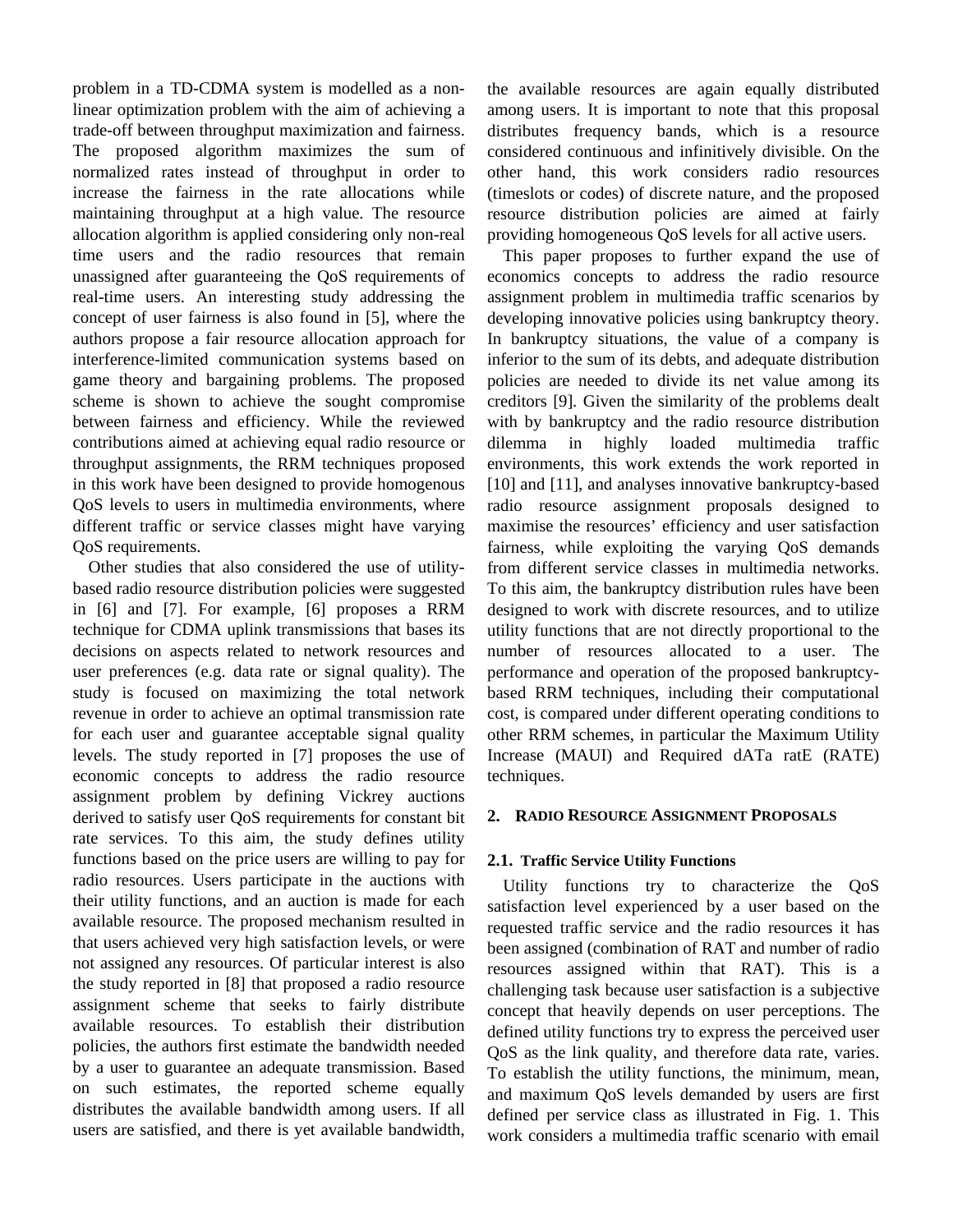

(background), web (interactive) and real-time H.263 video (at 16, 32 and 64kbps mean bit rates) users.

For web and email services, utility values are expressed in terms of the user throughput. The minimum, mean and maximum QoS levels for web users have been defined as the throughput needed to satisfactorily transmit 90%, 95% and 97.5% of web pages in less than 4 seconds as established by the 3GPP TS 22.105 recommendations. These high percentiles have been selected due the high transmission reliability requirements of non-real time data services. Web traffic is here modeled using the work reported in [\[12\],](#page-13-5) whereas [\[13\]](#page-13-6) has been used to model email traffic. The email model considers the transmission of emails with and without attachments, which makes it difficult to successfully transmit emails with large attachments within the 4 seconds 3GPP recommendations. Consequently, the email QoS thresholds have been established based on the throughput required to satisfactorily transmit 65%, 75% and 80% of the emails (with or without attachments). Once the QoS satisfaction thresholds have been established for web and email services, the utility functions have been defined so that users perceive a null utility value if their minimum QoS demand is not satisfied. This condition avoids assigning radio resources to users that would experience very poor QoS levels. Web and email user satisfaction linearly grows with the experienced throughput between the minimum and maximum QoS thresholds. Utility values equal to one have been avoided for web and email transmissions to account for the transmission reliability requirements of these services, and the dependence of the achievable throughput levels on the experienced channel quality conditions.

For real-time video services, video frames are considered to be satisfactorily transmitted if they are transmitted before the next video frame is to be transmitted. Consequently, the utility functions for realtime video services have been defined based on the percentage of correctly transmitted video frames, and the real-time video utility functions are independent of the mean video bit rates. The real-time video QoS satisfaction thresholds have been established considering the H.263 traffic model described in [\[14\]](#page-13-7) and the indications provided in [\[15\].](#page-13-8) The studies reported in [\[15\]](#page-13-8) show that a 25%, or even higher, dropping rate does not have a catastrophic effect on the QoS perceived by H.263 video users, and that dropping rates as high as 5% can be overcome if appropriate transmission techniques are invoked. Based on these results, the minimum and mean QoS satisfaction levels correspond to guaranteeing that 75% and 95% of video frames are transmitted before the next video frame needs to be transmitted. The maximum utility value for real-time video users has been set equal to one, and is achieved when all video frames are transmitted before the next video frame is to be transmitted. Although the 5% difference between the mean and maximum QoS levels might look negligible, this 5% includes the H.263 I-frames. These frames include information of independently coded images in a video sequence, and are also used to code/decode other images exploiting temporal redundancy. As a result, Iframes have a significant impact on the user perceived QoS level, and require high transmission rates due to their potential large size. Similarly to web and email users, real-time video users also perceive a null utility value below the minimum QoS threshold. Following the indications in [\[15\]](#page-13-8) that highlight that an acceptable video quality requires a high percentage of correctly received video frames, the video utility increases slowly with the percentage of transmitted frames until the mean QoS level is achieved, and then rapidly until the maximum QoS level

The work reported in this paper considers the GERAN (GSM/EDGE Radio Access Network) radio interface (3GPP TS 43.064) as a TDMA representative technology over which to test the bankruptcy-based RRM proposals. Of course, the proposed techniques can be used and adapted to other standards and multiple access technologies requiring the definition of policies to distribute multiple radio resources among active users. However, this work is focused on the demonstration of the benefits that can be achieved through the use of bankruptcy-based techniques in radio resource management problems, and the adaptation to other particular systems, although possible, is out of the scope of the paper. In GERAN, a radio resource corresponds to a TDMA timeslot (TS). GERAN allows the allocation of multiple radio resources to a single user, with the maximum number of resources that can be assigned being equal to eight timeslots. GERAN also implements an adaptive radio interface that dynamically varies the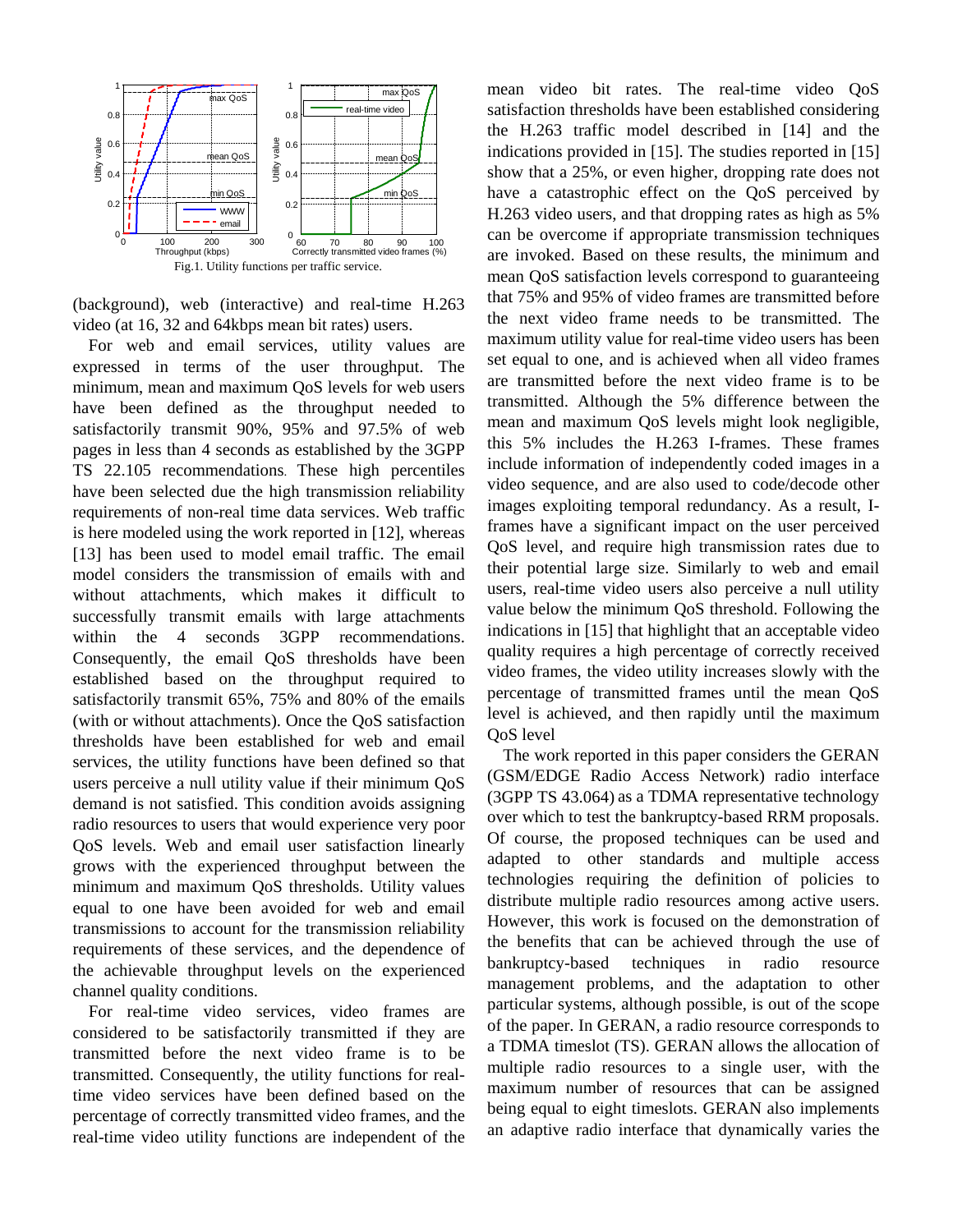used transmission mode (modulation and coding scheme, MCS) according to the experienced channel quality conditions. Such adaptive operation and the continuously varying channel quality conditions difficult the possibility to predict the mean bit rate that could be achieved with a given number of radio resources. To relate the utility functions to the number of assigned radio resources, this work considers the MCS5 transmission mode, which provides a mean bit rate of 22.4kbps per timeslot. This transmission mode has been identified as the most widely used in system level simulations conducted based on the scenario reported in Section [3.](#page-7-0) Different system configurations would require identifying again the transmission mode that is used more often, and consequently redefining the utility values, although this would not influence the obtained performance trends. With the selection of a transmission rate per timeslot, the relation between assigned radio resources and utility values can be directly obtained using Fig. 1 for email and web services, and is depicted in Fig. 2. For real-time H.263 video services, an additional step is necessary. A cumulative distribution function (CDF) of the throughput needed to transmit each video frame before the next video frame is to be transmitted is derived following the implemented H.263 video model [\[14\].](#page-13-7) Through these CDFs, the percentage of video frames reported in Fig. 1 can be related to the corresponding necessary throughputs for the various video bit rates considered in this work (16, 32 and 64kbps), and consequently to the needed radio resources once the MCS5 transmission mode has been selected to estimate the throughput achievable per radio resource.

The final discrete utility values  $(U_s: N \rightarrow [0, 1])$ , where N is the set of all non negative integer numbers) defined per traffic service (*s*) and number of assigned radio resources to a user  $(r \in N)$  are shown in Fig. 2. These utility functions satisfy that  $U_s(0)=0$  and  $U_s(r) \le U_s(r+1)$ . It is important to note that the minimum number of radio resources needed to achieve a positive utility value



 $(l_i = min\{r \in N: U_s(r) > 0\}$  for user *i* demanding service *si*) is higher than one for certain traffic services. This is due to the defined QoS levels depicted in Fig. 1, and the fact that the implemented policies try to guarantee, at least, the minimum QoS level for each user. As a result, each service class requires a different number of radio resources to obtain a utility value greater than zero. Furthermore, the discrete utility functions satisfy that if  $0 < U_s(r) < 1$ ,  $U_s(r) < U_s(r+1)$ . This property means that when a user begins to perceive positive satisfaction, then every additional resource leads to a strictly positive satisfactory increment, except when its maximum QoS demand or utility value is achieved. It is important to note that although different utility values would be needed if modifying the system operating conditions, the multimedia traffic scenario or the employed radio interface, the proposed methodology to establish the utility functions would still be valid. In addition, the comparison of the bankruptcy based techniques with the RATE (Required dATa rate) mechanism (defined in Section [2.4\)](#page-6-0) will highlight the adequate definition of the utility functions.

#### **2.2. Bankruptcy-based Radio Resource Assignment**

Bankruptcy theory has been proposed to solve situations where the number of claimed resources exceeds those available. In these cases, policies are defined to decide how scarce resources should be fairly distributed among the claiming creditors. Due to the high similarity with the radio resource assignment dilemma under high user load scenarios, this paper evaluates the potential of bankruptcy theory to define efficient and fair radio resource assignment policies. In particular, this paper evaluates the potential of bankruptcy theory through the adaptation of two bankruptcy rules, Constraint Equal Award (CEA) and Constraint Equal Loss (CEL) [\[9\],](#page-13-2) which were originally proposed to achieve fair distributions of scarce resources. For the formal definition of a bankruptcy situation, let's consider a value  $E \in \mathbb{R}_+$  that has to be divided among *N* agents with claims adding up to more than *E*. For each  $i \in N$ ,  $c_i \in R_+$  represents the resources requested by *i*, and  $c \equiv (c_i)_{i \in N}$  the requests vector. In this context, a resources distribution dilemma is denoted by  $(c, E) \in \mathbb{R}_{+} \times \mathbb{R}_{+}$  such that  $\sum c_i \geq E$ .

Traditionally, bankruptcy theory has been applied to the distribution of continuous resources. However, the definition of bankruptcy-based radio resource assignment policies for mobile radio networks should Fig.2. Utility values per traffic service and number of radio resources. Work with radio resources of discrete nature. It is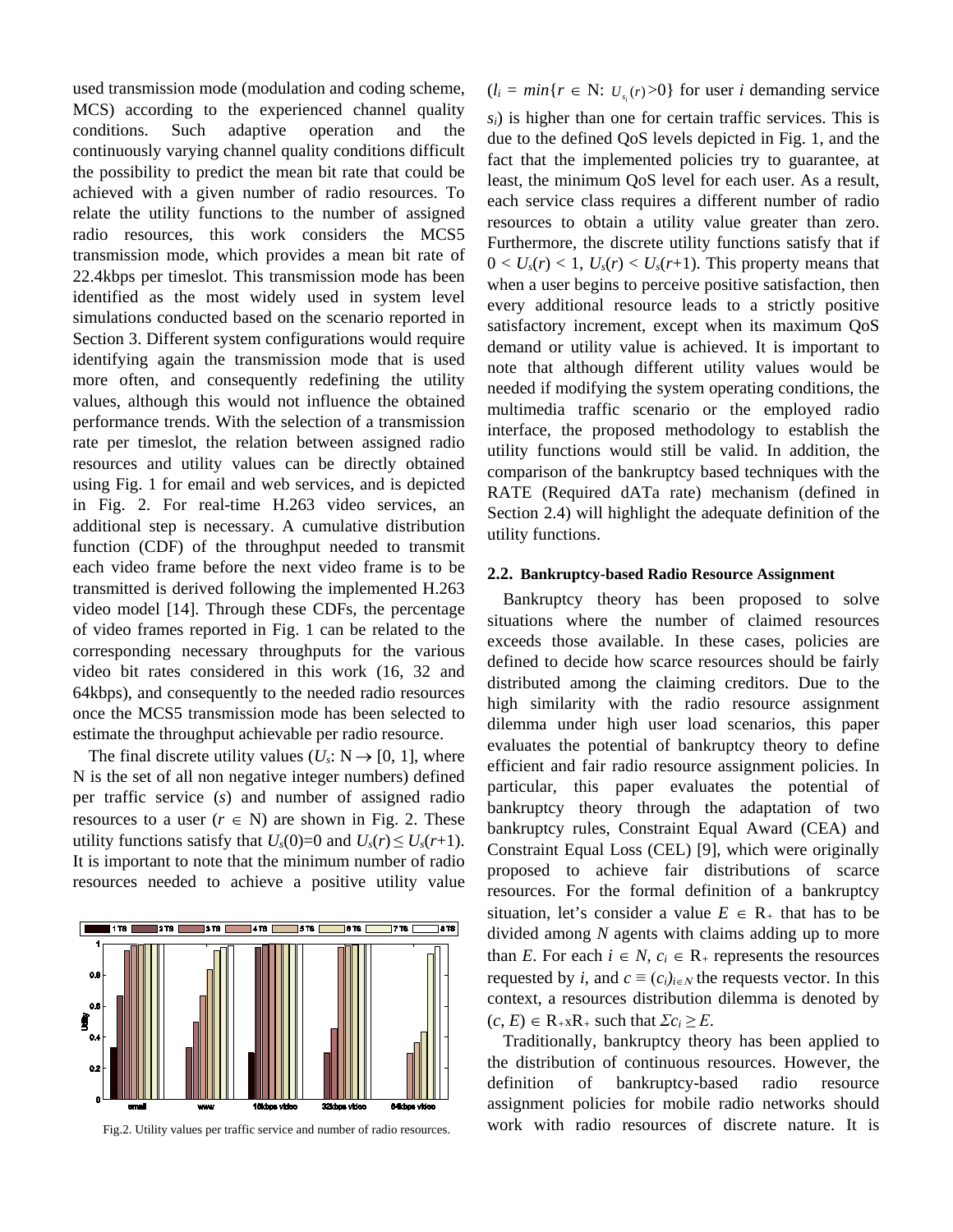important to note that, considering the development of bankruptcy theory over the years, only recently has been addressed the extension of bankruptcy distribution rules to handle discrete resources. An example is the work reported in [\[16\],](#page-13-9) which is based on utility values that are directly proportional to the number of assigned resources (as in the original bankruptcy rules). On the other hand, the resource distribution techniques proposed in this work are designed considering utility values that are not directly proportional to the number of assigned radio resources (Section [2.1\)](#page-1-0). To the author's best knowledge, this is the first work that applies bankruptcy rules to solve RRM problems, and considers the extension of bankruptcy policies to distribute discrete resources considering a variety of user profiles and requests. This working condition provides a better representation of multimedia wireless scenarios, where users from different service classes might experience unequal QoS levels when receiving the same number of radio resources.

## <span id="page-4-1"></span>**2.2.1. General Framework**

In mobile radio networks with a finite number of available radio resources, *R*, a finite set of users, *N*, claim for different services ( $s \in S$ , where *S* is the set of all traffic services offered in the system). Each traffic service can be characterized by varying QoS requirements and resource demands and, in general, the QoS perceived by users requesting different services is not directly proportional to the number of assigned resources. This work proposes the use of the utility functions defined in Section [2.1](#page-1-0) ( $U_s$ : N  $\rightarrow$  [0, 1]) to quantify the radio resource requirement of each service class to achieve different satisfaction levels.

<span id="page-4-0"></span>One of the objectives of the proposed bankruptcybased policies is user fairness. Achieving this objective can be challenging due to the discrete nature of radio resources, and the potentially high number of users in a system. In this context, a user priority criterion, represented by  $\lt_L$  (*i*  $\lt_L$  *j* indicates that user *i* is higher priority than user *j*), has been established. In this work, *<L* defines that users will be served based on the following service priorities: 64kbps video (highest priority), 32kbps video, 16kbps video, web and email (lowest priority). When two users are demanding the same type of service, other information can be taken into account for assigning resources; in this work, the higher the waiting time, the higher priority is assigned to the user by  $\lt_L$ . The bankruptcy-based policies proposed in this work also seek to provide users with an adequate and maximum possible QoS level. Accordingly, the radio resource demands of each user *i,* represented by *ci*, can be established as the minimum number of resources needed to achieve the maximum utility value when the user is demanding service *si*. Mathematically, *ci* is expressed as  $c_i = min \, argmax\{U_i(r) : r \in \mathbb{N}, r \leq R\}$ . In high user load scenarios, it could be possible that  $\sum c_i \geq R$ , and even that  $\sum l_i \geq R$  (*l<sub>i</sub>* denotes the minimum number of radio resources needed to achieve a positive utility value as defined in Section [2.1\)](#page-1-0).

#### **2.2.2. Discrete CEA for Mobile radio resource distribution (DCEAM)**

The CEA distribution rule assigns an equal number of resources to all users, subject to none receiving more than its claim. The definition of the CEA distribution rule can then be established as follows [\[9\]:](#page-13-2)

$$
CEA(c, E) \equiv (\min\{c_i, \lambda\})_{i \in N}, \text{where} \sum_i \min\{c_i, \lambda\} = E \qquad (1)
$$

In (1),  $\lambda$  is chosen so that all users receive an equal number of resources. CEA equally divides the value *E* among the *N* agents participating in the distribution process (*E*/*N*). If the amount received by an agent is greater than its claim, that agent only receives the resources corresponding to its claim, and the remaining resources are equally divided among the rest of agents. This process must be done for all agents. Consequently, the users with the lowest resource demands achieve a higher satisfaction than those requiring more resources.

To tackle the distribution of discrete resources, the authors propose the Discrete CEA for Mobile radio resources distribution (DCEAM) mechanism. DCEAM follows the CEA distribution principles, but has been designed to distribute resources of discrete nature (for example, timeslots for TDMA systems or codes for CDMA). The DCEAM proposal does not aim to equally distribute resources among users, but rather equally distribute user satisfaction levels. In addition, an important novelty of the DCEAM proposal is that it is based on utility values that are not directly proportional to the number of assigned radio resources. As a result, to achieve an equal satisfaction level, DCEAM might result in an unequal distribution of resources without affecting the user-perceived QoS. To achieve its objectives, the DCEAM operation is based on the following rules:

• All users begin the distribution process without assigned resources<sup>[1](#page-4-0)</sup>.

<sup>&</sup>lt;sup>1</sup> For simplicity, it has been assumed that all users begin the distribution round without assigned resources. However, real-time users can maintain some previously assigned resources as explained in the following paragraph.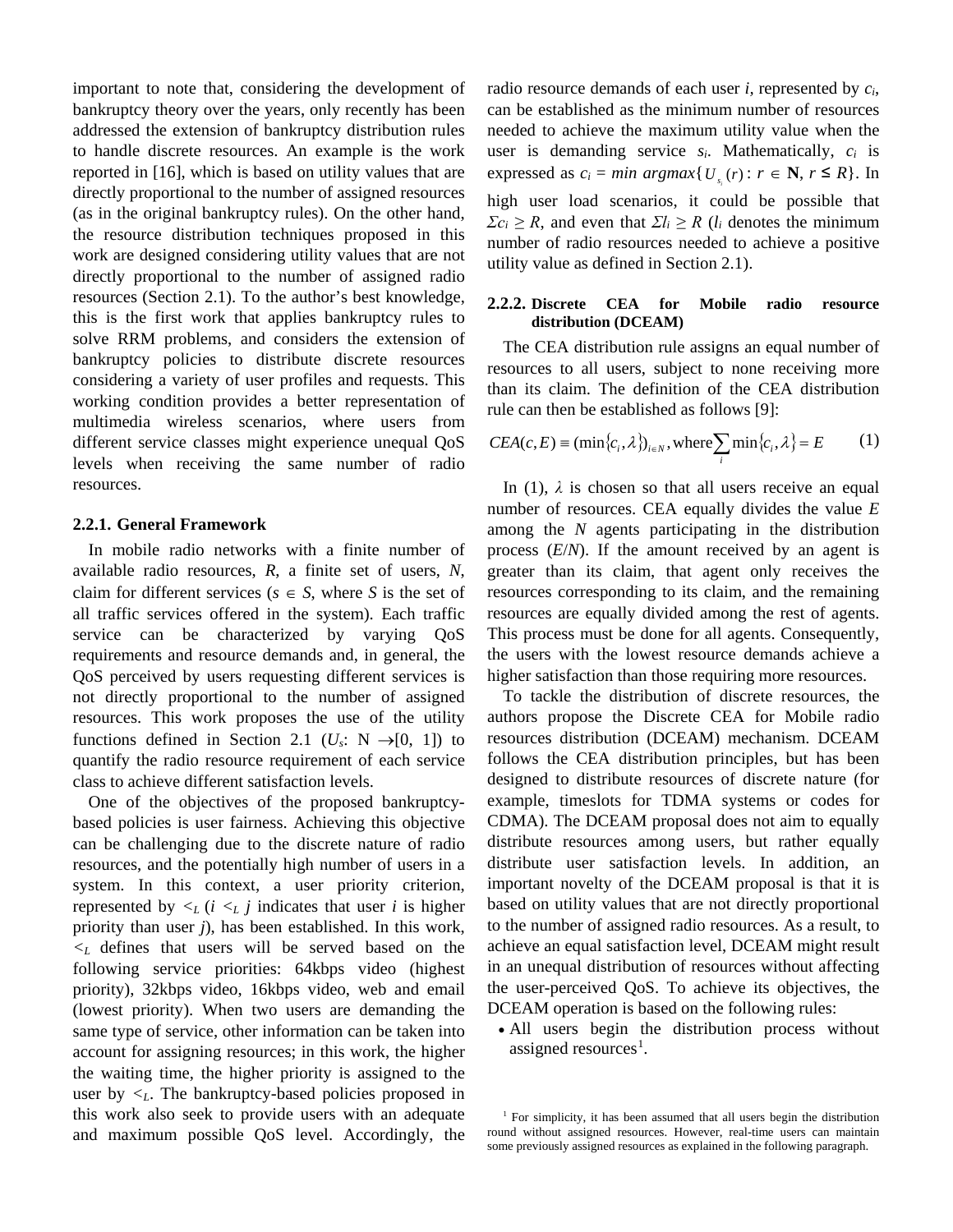- $\textbf{v}_i^0$  = 0 for all *i* ∈ *N*, where  $x_i^k$  is the number of resources assigned to user *i* when *k* resources ( $k \in$ [1, *R*]) have been distributed.
- Radio resources are assigned one by one (*R* iterations).
- Each resource is assigned to the user with the lowest utility value to try to achieve equal user utility values:  $\mathbf{U}^{k} = (\mathbf{U}^{1,k}, \mathbf{U}^{2,k}, ..., \mathbf{U}^{n,k})$  where  $\mathbf{U}^{i,k} = U_{s_i}(x_i^k)$  for all
	- *i* ∈ *N*.
	- $N^k = \arg\min\{U^{i,k} : i \in N\} \{i \in N : x_i = c_i\}$ , where  $N^k$  is the set of users with the lowest utility value.
- When different users have the same utility value, users are served based on the priority criterion *<L*.
	- User  $h \in N^k$  is chosen such that  $h \lt_L j$  for all  $j \in N^k$ .

It is important to note that this work assumes that each time a user requests access to the system or a user ends its transmission, the distribution proposal is applied and all radio resources are re-distributed<sup>[2](#page-5-0)</sup>. Only active realtime users can maintain the amount of previously assigned radio resources guaranteeing their minimum QoS level, and will compete with the rest of users for additional resources. If  $x_i^{-1}$  denotes the number of resources assigned to an active video user *i* in the previous distribution round, this condition can be mathematically expressed as follows: if  $x_i^{-1} \ge l_i$  then  $x_i^0 =$  $l_i$ , otherwise  $x_i^0 = x_i^{-1}$ . On the other hand, non real-time users are not guaranteed to maintain their previously assigned radio resources;  $x_i^0 = 0$  for a non-real-time user *i* since they have to compete for any radio resource at each distribution round.

## **2.2.3. Discrete CEL for Mobile radio resource distribution (DCELM)**

An alternative to CEA is the CEL rule, where the distribution process focuses on the losses claimants incur as opposed to what they receive. Consequently, the CEL technique distributes the resources to achieve equal losses for all agents participating in the distribution process, which can then be expressed as:

$$
CEL(c, E) \equiv (\max\{0, c_i - \lambda\})_{i \in N}, \text{where} \sum_i \max\{0, c_i - \lambda\} = E \tag{2}
$$

<span id="page-5-0"></span>In (2),  $\lambda$  is chosen so that users suffer equal resource losses. CEL considers that initially each agent has been assigned its maximum resources request. Given that such requests cannot be fulfilled in loaded systems, CEL equally reduces the amount of resources to each agent. CEL adds for all users the amount of resources requested per user to achieve maximum user satisfaction, and computes the difference between this value and the amount of total available resources  $\sum c_i$ - *E*. The resulting value is equally divided between the *N* agents participating in the distribution process  $(\sum c_i - E) / N$ , and the result represents the number of resources that each agent will loose given its initial maximum assignments. If this amount is greater than an agent's claim, that agent does not receive any resources and the different  $c_k$  - ( $\sum c_i E$ ) / *N* resources are equally unassigned to the rest of agents. When the CEL distribution rule is applied, agents with the highest demands achieve higher satisfaction levels [\[9\].](#page-13-2)

Similarly to DCEAM, this work also evaluates DCELM (Discrete CEL for Mobile radio resources distribution), an adaptation of the CEL distribution rule to the radio resource assignment dilemma working with discrete resources. As it was the case for DCEAM, DCELM bases its operation on equal user satisfaction losses and not equal radio resources losses. To exploit the varying QoS requirements of different traffic services, the DCELM proposal also considers the utility values defined in Section [2.1.](#page-1-0) The DCELM mechanism operates as follows:

- Users receive their maximum resources requests at the beginning of a distribution round. •  $x_i^0 = c_i$  for all  $i \in N$ .
- Radio resources are unassigned one by one until the total number of assigned radio resources equals the number of available radio resources ( $\sum x_i = R$ ).
- Each resource is removed from the user with the lowest utility losses:
- $\mathbf{U}^{k} = (\mathbf{U}^{1,k}, \mathbf{U}^{2,k}, ..., \mathbf{U}^{n,k})$  where  $\mathbf{U}^{i,k} = U_{s_i}(x_i^k)$  for all  $i \in N$ .
- $N^k$  = argmin{(1-U<sup>*i*,k</sup>): *i* ∈ *N*} = argmax{U<sup>*i*,k</sup>: *i* ∈ *N*}, where  $N^k$  is the set of users with the lowest utility losses.
- When different users experience the same utility loss, radio resources are first removed from the user with lower priority.

■ User  $h \in N^k$  such that  $j \lt_L h$  for all  $j \in N^k$  is chosen.

Given that each service class has different resources needs, DCELM does not equally unassign resources to each user, but unassigns resources to achieve equal utility losses. As a result, the number of finally assigned resources per user might be different for each service class.

<sup>&</sup>lt;sup>2</sup> A different assumption would produce different system performance numerical values, but would not influence the bankruptcy-based RRM performance trends and the comparative study outcome.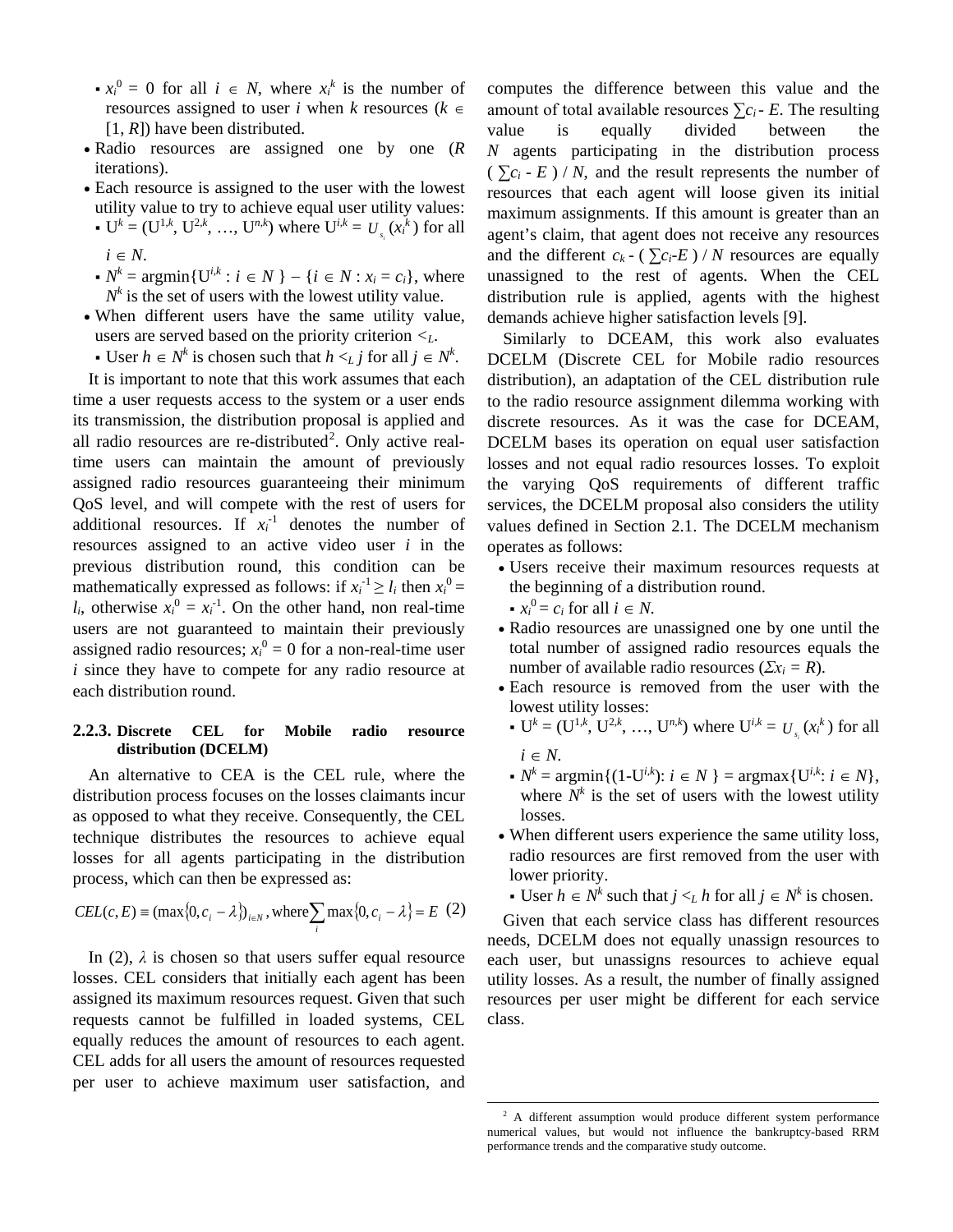#### **2.3. MAximum Utility Increase (MAUI)**

Following the philosophy of the proposals reported in [\[6\]](#page-12-5) and [\[7\]](#page-13-0) that aim at maximizing the total system utility value to increase the system's revenue, the MAUI technique is aimed at maximizing the global utility value that could be achieved with the available resources. To achieve its objective, MAUI is based on the following rules:

- All users begin the distribution process without assigned resources (except active real-time video users following the previously defined rule).
	- $x_i^0 = 0$  for all  $i \in N$ .
- Radio resources are assigned one by one (*R* iterations).
- Each resource is assigned to the user that will experience the higher utility increase when assigned such radio resource:
	- $\mathbf{I}^k = (\mathbf{I}^{1,k}, \mathbf{I}^{2,k}, \dots, \mathbf{I}^{n,k})$  where  $\mathbf{I}^{i,k} = U_{s_i}(x_i^k + 1) U_{s_i}(x_i^k)$ for all  $i \in N$ .
	- $N^k = \text{argmax}\{I^{i,k} : i \in N\} \{i \in N : x_i = c_i\}$ , where  $N^k$  is the set of users with the highest utility increase.
- When different users experience the same utility increase, users are served based on the priority criterion *<L*.
	- User  $h \in N^k$  is chosen such that  $h \leq L j$  for all  $j \in N^k$ .

Since MAUI sequentially assigns each radio resource evaluating the utility increase it independently produces, the final achieved global utility value might not be the highest possible one compared to the case in which all assignment combinations are computed. However, it provides a sub-optimal solution with a reduced computational cost that allows for its real implementation compared to proposals aimed at evaluating all possible resource distribution[s \[1\].](#page-12-0)

## <span id="page-6-0"></span>**2.4. Required dATa ratE (RATE)**

Contrary to previous proposals, RATE does not base its decision criterion on utility functions. Instead, and following the philosophy of proposals reported in e.g. [\[3\]](#page-12-2) and [\[4\],](#page-12-3) RATE bases its decision criterion on the estimated transmission data rate needed by each user to satisfactorily end its active transmission. RATE estimates the transmission data rate required by each user following the 3GPP and real-time QoS requirements defined in Section [2.1.](#page-1-0) Subsequently, the RATE scheme assigns the number of radio resources necessary to achieve the identified data rates. In this context, the target data rates for each service class are calculated as follows:

• For real-time video users, the required data rate is

defined as a function of the amount of data pending to be transmitted (*DataToTransmit*) and the difference between the time at which the next frame is to be transmitted (*MaxTime*) and the current time (*CurrentTime*):

$$
r_{video} = \frac{DataToTransmit}{MaxTime - CurrentTime}
$$
 (3)

• For email users, the required data rate is computed as the ratio between the amount of data pending to be transmitted and the difference between the maximum time to satisfactorily transmit the email (4 seconds following the 3GPP recommendations) and the time that has been spent since the transmission started (*SpentTime*):

$$
r_{\text{email}} = \frac{DataToTransmit}{4 - SpentTime} \tag{4}
$$

• Since a web page is composed of several objects, the target data rate should be calculated to be satisfactory to a large part of these individual objects. Following the implemented web traffic model (section [3\)](#page-7-0), 99% of web pages are composed by 7 or less objects. In addition, the inactivity time between these objects for 99% of web pages does not exceed 1.362 seconds. In this case, the time to satisfactorily transmit a web object (*tobj*), and the target data rate for a web page have been estimated as follows:

$$
t_{obj} = \frac{4s - 1.362s}{7 \text{objects}} = 0.377s \tag{5}
$$

$$
r_{web} = \frac{DataToTransmit}{t_{obj} - SpentTime}
$$
 (6)

Contrary to real-time services, web and email users do not abort their transmissions if they exceed the maximum time established to be considered satisfactory. For web and email transmissions that continue beyond the 4 seconds mark, the RATE scheme considers as target data rate a fixed rate corresponding to the minimum QoS levels defined in Section [2.1](#page-1-0) (22.4kbps\**li* considering the MCS5 transmission mode). Once the required data rates are established, the RATE operation is based on the following rules:

- All users begin the distribution process without assigned resources (except active real-time video users following the previously defined rule).
	- $\bullet$  *x<sub>i</sub>*<sup>0</sup> = 0 for all *i* ∈ *N*.
- Users are classified per service class, and the different sets of users are served following the identified service priority order (section [2.2.1.](#page-4-1)
- Within each set of users demanding the same service class, the DCEAM rule is applied. In this case, the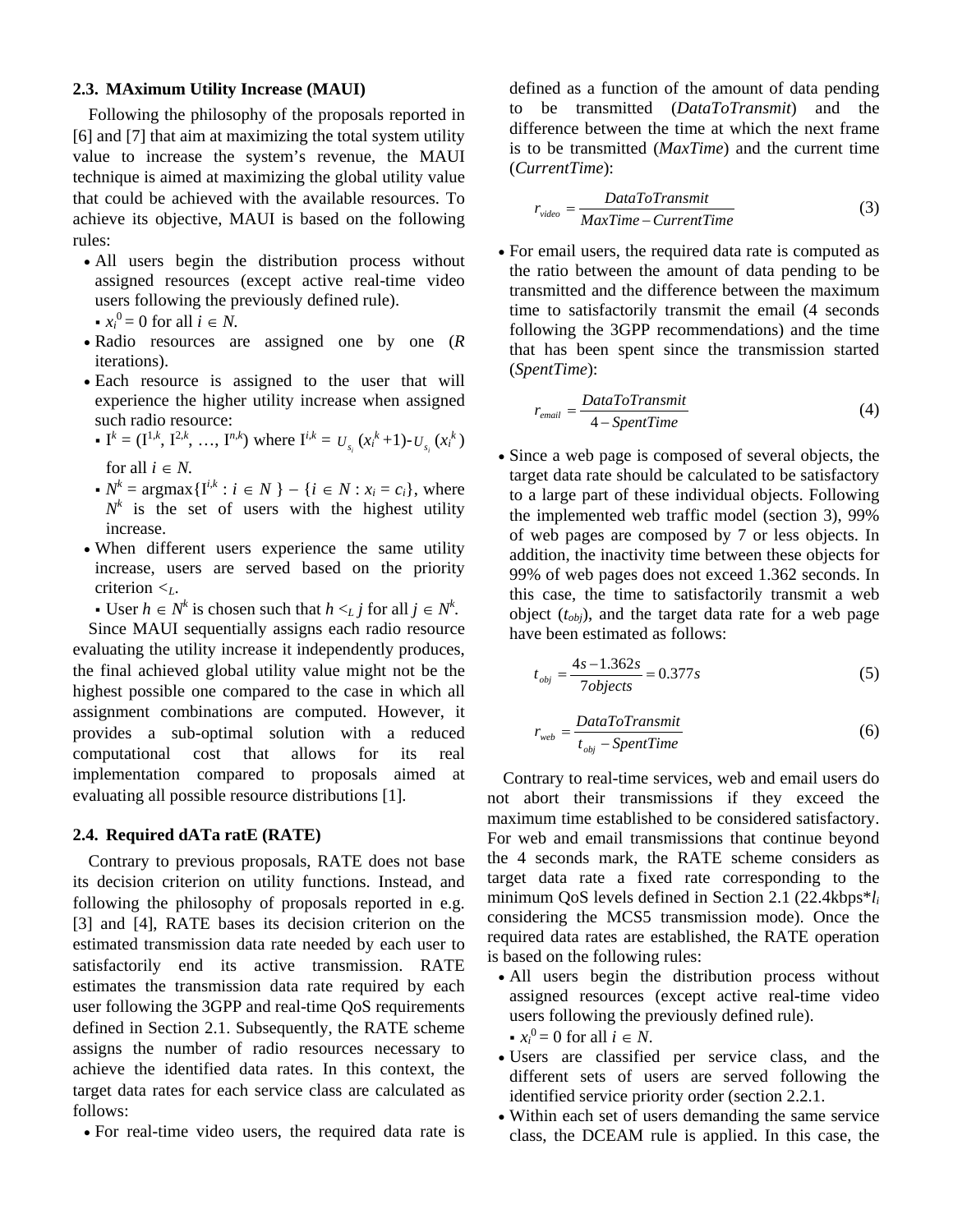user requests correspond to the computed data rates, and not to the resource demands as in the original DCEAM policy:

- Each resource is assigned to the user with the lowest assigned data rate to try to achieve equal data rates:
	- $R^k = (R^{1,k}, R^{2,k}, \ldots, R^{n,k})$  where  $R^{i,k} = 22.4 \cdot x_i^k$  for all  $i \in N$  (the MCS5 transmission mode is considered).
	- $N^k = \arg\min\{R^{i,k} : i \in N\} \{i \in N : R^{i,k} \ge r_i\},\$ where  $N^k$  is the set of users with the lowest data rates, and *ri* is the target data rate for user *i*.
- When different users request the same data rate, the radio resource is assigned to the user experiencing a higher waiting time:
	- User  $h \in N^k$  is chosen such that  $h \leq L$  *j* for all  $j \in \mathbb{N}^k$ .
- When a set of users demanding the same traffic service is satisfied and some radio resources are still unassigned, the set of users demanding the lower priority traffic service is then served.

#### <span id="page-7-0"></span>**3. SPHERE SIMULATION PLATFORM**

The performance of the proposed radio resource assignment policies has been assessed using the SPHERE (Simulation Platform for HEterogeneous wiREless systems) platform, an advanced system level and event-driven downlink simulation platform developed at the University Miguel Hernandez of Elche [\[17\].](#page-13-10) The SPHERE platform accurately models the



Fig.3. SPHERE logical structure.

GERAN radio interface (3GPP TS 43.064) and implements RRM features required to conduct research studies on the design, evaluation and optimization of RRM techniques. The logical structure of the SPHERE simulation platform is shown in Fig. 3. The modular and scalable design of SPHERE guarantees an easy adaptation of the platform's configuration to specific requirements, and allows the rapid integration of new features.

The SPHERE platform models the GERAN radio interface at the timeslot level. SPHERE implements all GERAN transmission modes, and models its adaptive radio interface through the use of Link Adaptation (LA). This technique periodically selects the optimum transmission mode for the experienced channel quality conditions. For non real-time services, the transmission mode that maximises the throughput is selected. For real-time services, the algorithm proposed in [\[18\]](#page-13-11) has been used. The LA updating period has been set to 100ms, except for the start of any new transmission for which an initial LA updating period of 60ms has been selected. Erroneously received non real-time data is retransmitted by means of a selective-repeat ARQ protocol following the specifications reported in (3GPP TS 44.060); retransmission protocols are not applied for delay-sensitive real-time services.

SPHERE emulates email, web and H.263 real-time video transmissions [\[17\]](#page-13-10) at the packet level, which allows an accurate evaluation of the final user perceived QoS. Each traffic type is simulated at the session level, with the session arrival modelled through a Poisson process, and the session duration modelled by Poisson, geometric and exponential distributions for email, web and H.263 users, respectively. Regarding the propagation model, SPHERE models the pathloss by means of the Okumura-Hata COST 231 model, and the shadowing through a lognormal distribution with 6dB standard deviation. To reduce the complexity of system level simulations, the physical layer effects resulting from the probabilistic nature of the radio environment have been included by means of Look-Up Tables, extracted from link level simulations and mapping the Packet Error Rate to the experienced channel quality.

The implemented simulation scenario represents a cellular network with 25 cells of 1km radio, a cluster size equal to 4, and  $120^{\circ}$  sectorized antennas. The reference scenario considers 16 active users per cell: 5 email and web users, and 6 users demanding real-time video services. Real-time video users are equally distributed among the three simulated video mean bit rates (16, 32 and 64kbps). Other cell loads have also been simulated to analyse the efficiency of the proposed RRM techniques as the system load varies; these loads are specified in Section [4](#page-8-0) where the performance of the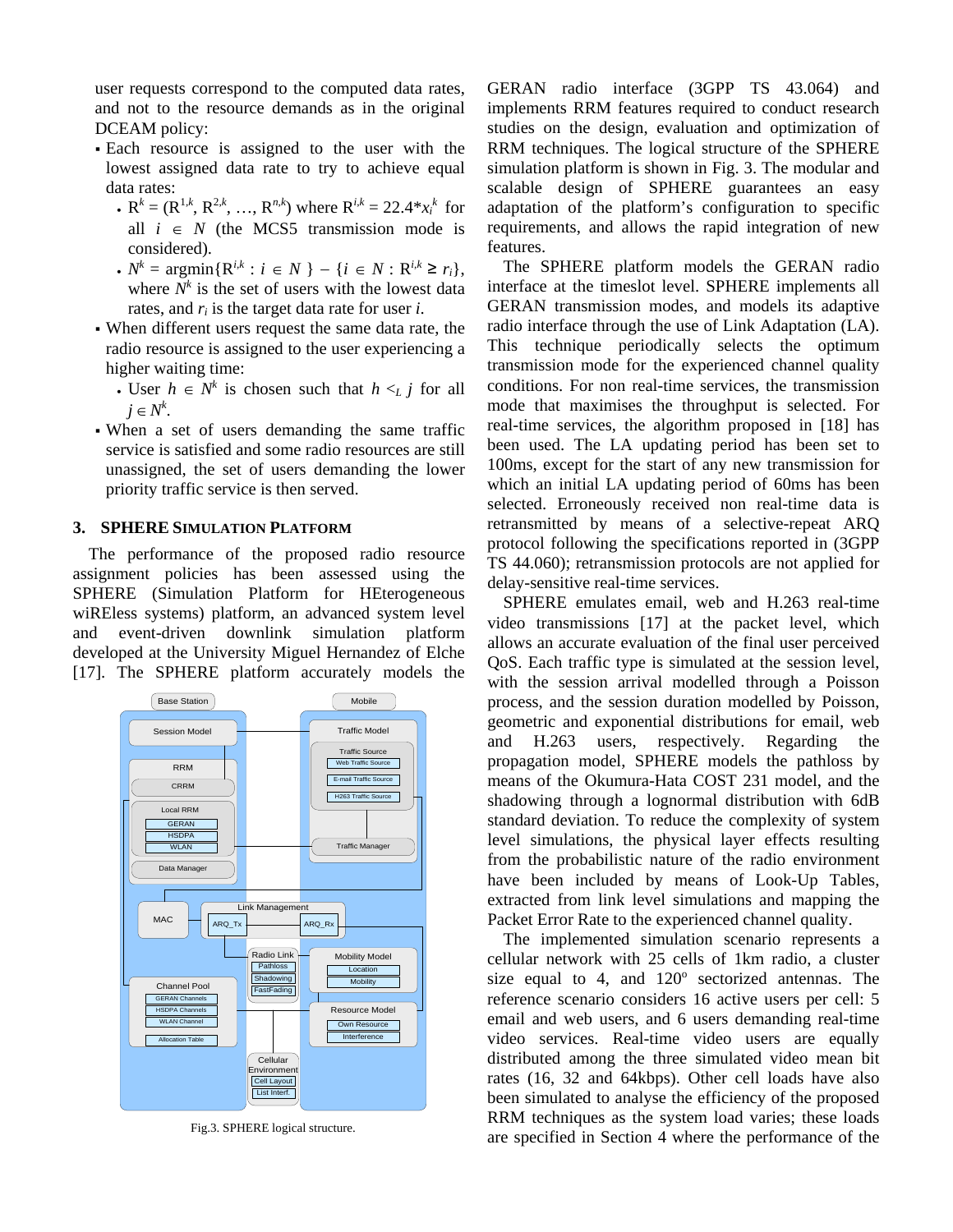RRM proposals is evaluated. Users move at an average speed of 50km/h based on a macro-cellular mobility model, although they are bounded to a specific cell. A single frequency carrier (8 timeslots) per cell has been considered.

## <span id="page-8-0"></span>**4. PERFORMANCE EVALUATION**

The user satisfaction is used in this paper as the main performance metric. It accounts for the percentage of web pages or emails transmitted in less than 4 seconds, and the percentage of video frames transmitted before the next frame is to be transmitted. To analyse the potential of the radio resource assignment proposals, the performance obtained with a static radio resource assignment policy is also presented. This policy assigns each user the number of resources requested, and if there are not enough resources available, the user is queued. The static radio resource policy has been implemented considering that the demand for resources is equal to the minimum, mean and maximum user QoS levels defined in Section [2.1.](#page-1-0) As shown in Table I, the static radio resource assignment policy is not able to obtain suitable QoS satisfaction levels for the most demanding services. The user satisfaction levels achieved with the proposed policies are depicted in Table II. The obtained results show that all the proposals generally achieve higher user satisfaction levels for the services with the more restrictive delay requirements (real-time video services), which is reasonable since real-time video users are served with a highest priority. In any case, it is important to emphasize that the achieved user satisfaction levels are highly influenced by the number of available radio resources and the emulated system load. Although the performance of the more poorly served users will be significantly improved under lower system loads, this work is aimed at proposing, evaluating and optimising radio resource assignment policies that efficiently distribute radio resources when the resources demand exceeds the resource availability. As a result, it is inevitable that some users will exhibit a poorer user satisfaction performance, and the objective is to comparatively analyse the resources distribution efficiency among the different radio resource assignment policies.

The DCEAM proposal achieves the higher user satisfaction levels for the real-time video users at the expense of web and, especially, email services that are more poorly served. In fact, Table III shows that using DCEAM, on average, almost 90% of video transmissions received resources, and the number of assigned resources corresponds to that needed to achieve their minimum QoS level (*li*). On the other hand, although web and email users also received the number of resources required to satisfy their minimum QoS level, only 38.1% and 6.8% of them are served in each distribution round respectively. This performance difference is due to the service priorities, and the fact that no limit on the waiting time was established for non real-time users. The observed DCEAM performance can be explained as follows. At the beginning of each distribution round, most users will have no radio resources allocated (except active video users), and therefore a utility value equal to zero. As a result, realtime users will first be served until they are assigned enough radio resources to achieve a non-zero utility value  $(x_i^k \geq l_i)$ . In this case, real-time video users are rapidly served, resulting in a low waiting time and therefore a low percentage of unsent video frames. The low number of available radio resources per cell, the emulated high system load, and the established service priorities explain the high waiting time experienced by email users (see Fig. 4). The emulated conditions also explain why users tend to be served with the resources equivalent to their minimum QoS requests, resulting in low user throughputs and increased transmission durations. The consequent high transmission durations result in a high number of competing users at each distribution round, which also explains the observed channel access stagnation for low priority users. Low user throughputs also cause the measured percentage of video frames that need to be aborted (Table III). As previously explained, user satisfaction is a subjective concept, and it is interesting to observe the performance that can be achieved when relaxing the QoS demands. While the web service achieves a 53% user satisfaction level when considering the 3GPP QoS definition (i.e., satisfactory transmission in less than 4 seconds), this

| <b>USER SATISFACTION (% OF USERS) WITH STATIC SCHEME</b> |                |                                |       |  |  |  |  |
|----------------------------------------------------------|----------------|--------------------------------|-------|--|--|--|--|
|                                                          | Min OoS demand | Mean QoS demand Max QoS demand |       |  |  |  |  |
| Email                                                    | 66.05          | 77.22                          | 70.59 |  |  |  |  |
| Web                                                      | 79.38          | 79.99                          | 76.32 |  |  |  |  |
| 16kbps video                                             | 74.88          | 81.11                          | 43.42 |  |  |  |  |
| 32kbps video                                             | 57.17          | 38.22                          | 23.20 |  |  |  |  |
| 64kbps video                                             | 25.93          | 9.93                           | 22.11 |  |  |  |  |

| TABLE II<br><b>USER SATISFACTION (% OF USERS) WITH PROPOSED SCHEMES</b> |              |              |       |             |                          |                         |
|-------------------------------------------------------------------------|--------------|--------------|-------|-------------|--------------------------|-------------------------|
|                                                                         | <b>DCEAM</b> | <b>DCELM</b> | MAUI  | <b>RATE</b> | Modified<br><b>DCEAM</b> | Adapted<br><b>DCELM</b> |
| Email                                                                   | 13.42        | 15.09        | 91.12 | 10.09       | 44.27                    | 14.9                    |
| Web                                                                     | 53.02        | 57.48        | 45.01 | 46.38       | 60.31                    | 53.2                    |
| 16kbps video                                                            | 86.42        | 63.71        | 99.94 | 89.91       | 70.91                    | 86.25                   |
| 32kbps video                                                            | 87.43        | 79.64        | 81.79 | 88.54       | 71.08                    | 87.41                   |
| 64kbps video                                                            | 86.81        | 83.65        | 85.48 | 85.15       | 70.45                    | 87.23                   |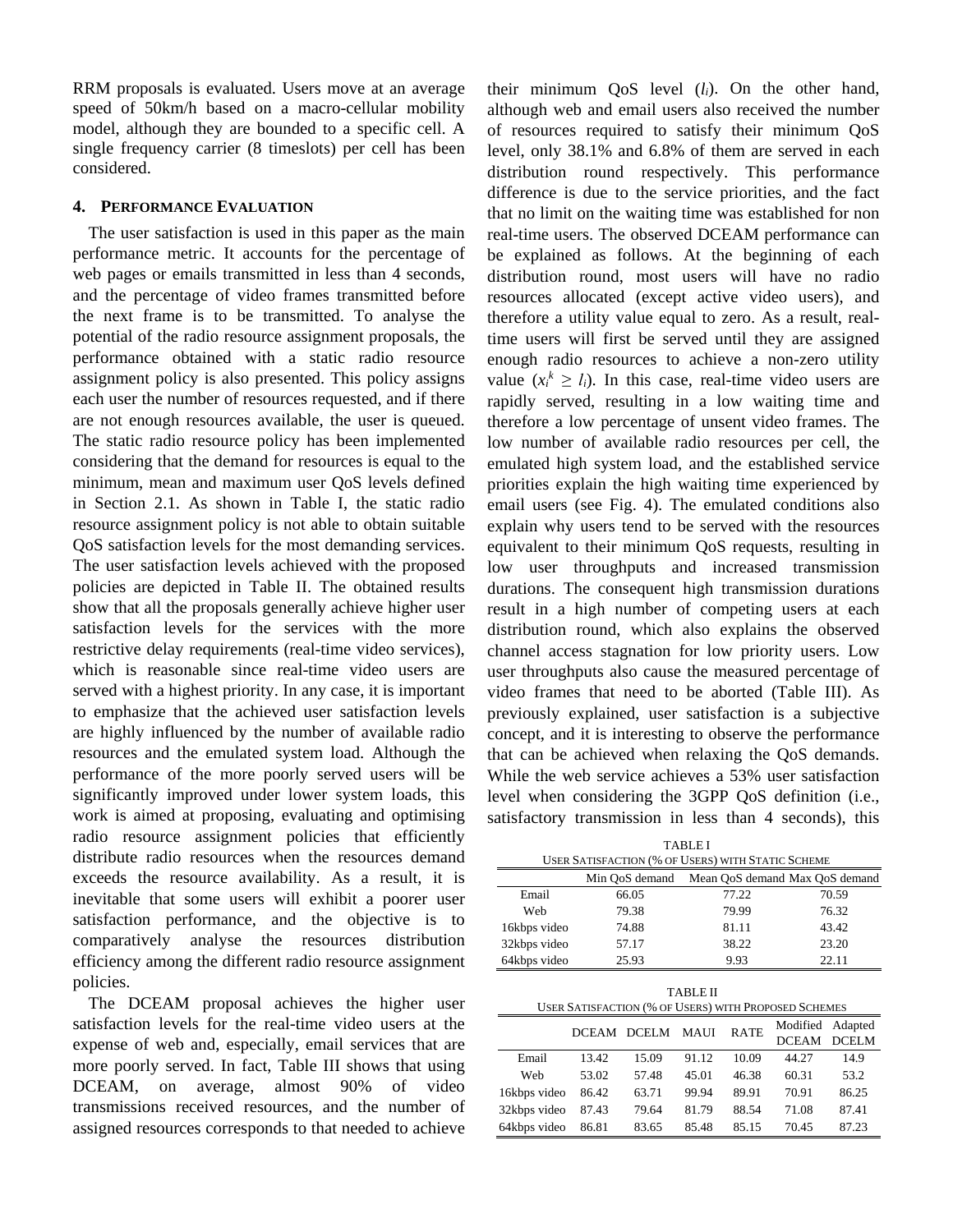| <b>BANKRUPTCY RADIO RESOURCE ASSIGNMENTS</b> |              |                          |                               |              |             |            |                      |                          |                                                                                 |
|----------------------------------------------|--------------|--------------------------|-------------------------------|--------------|-------------|------------|----------------------|--------------------------|---------------------------------------------------------------------------------|
|                                              | <b>DCEAM</b> |                          |                               | <b>DCELM</b> |             |            | <b>Adapted DCELM</b> |                          |                                                                                 |
|                                              | Assigned     |                          | Abort/Unsent Average number/% |              |             |            |                      |                          | Assigned Abort/Unsent Average number/%   Assigned Abort/Unsent Average number/% |
|                                              | resources    | video frames             | of served                     | resources    |             |            |                      |                          | video frames of served users per resources video frames of served users per     |
|                                              | per round    | $(\%)$                   | users per round               | per round    | (% )        | round      | per round            | $(\% )$                  | round                                                                           |
| Email                                        | 1.16         | $\overline{\phantom{a}}$ | 0.21/6.79                     | 1.11         |             | 0.24/7.76  | 1.13                 | $\overline{\phantom{a}}$ | 0.22/6.78                                                                       |
| Web                                          | 1.86         |                          | 1.17/38.12                    | 1.34         |             | 1.89/67.50 | 1.87                 |                          | 1.17/38.46                                                                      |
| 16kbps video                                 | 1.09         | 10.51/3.07               | 0.76/86.53                    | 1.04         | 13.60/22.69 | 0.61/56.55 | 1.05                 | 10.77/2.98               | 0.77/86.86                                                                      |
| 32kbps video                                 | 2.03         | 11.15/1.44               | 0.80/90.90                    | 1.62         | 19.88/0.49  | 0.94/96.91 | 2.01                 | 11.19/1.40               | 0.78/91.11                                                                      |
| 64kbps video                                 | 3.71         | 13.08/0.12               | 0.87/97.36                    | 3.31         | 16.33/0.02  | 0.93/99.68 | 3.72                 | 12.65/0.12               | 0.86/97.41                                                                      |

TABLE III

value can be increased to 63% and 70% when relaxing the QoS constraint to 5 and 6 seconds respectively. However, for email services, even if the QoS satisfaction criterion is relaxed, the percentage of satisfactory transmissions for the lowest priority service hardly improves due to the high waiting times. To overcome the DCEAM performance limitation for non-priority users, a modified DCEAM approach considering user waiting times has also been implemented. The modified DCEAM's operation is similar to the original DCEAM, but modifies the order at which users with equal utility values are served (i.e., it modifies  $\lt_L$ ). While in this case DCEAM will assign the resources to the higher priority services, the modified DCEAM approach assigns them to the users experiencing the higher waiting times. The results depicted in Table II and Fig. 4 highlight that considering users waiting times helps increasing service fairness at the expense of reducing the QoS levels for the most demanding services, although they still maintain homogeneous user satisfaction levels as targeted with the bankruptcy proposals.

Tables II and III also depict the performance achieved with the DCELM proposal. The obtained results indicate that the original DCELM implementation significantly degrades the real-time user performance compared to DCEAM, while only slightly improving the less priorised services. This is due to the fact that the DCELM proposal initially assigns to all users the resources corresponding to their maximum demand (*ci*), and then unassigns resources to users experiencing the higher utility levels. As a result, users with higher possibilities to maintain radio resources are those that achieve lower utility values with these resources. Moreover, when a radio resource is unassigned to users that were allocated the number of radio resources corresponding to their minimum QoS threshold (users maintain *li*-1 assigned resources), these users achieve a utility value equal to zero. Following the DCELM principle, these users will not be unassigned the remaining resources (if they still have) until the rest of users experience a null utility value. Consequently, users requiring only one radio resource (users with  $l_i=1$ ) will be those that first loose the assigned resources, which partly explains the poor performance for email and 16kbps video users. Table III also shows that DCELM results in that users requiring more than one resource to achieve their minimum QoS level (users with  $l_i$ >1) are generally assigned resources below this minimum threshold. Consequently, the initial DCELM implementation can result in a resource allocation not meeting the minimum QoS threshold. Such non-optimal resource allocation results in lower DCELM performance compared to the DCEAM implementation that always seeks to guarantee the minimum QoS level. Fig. 5 also shows that the resource assignments obtained with DCEAM correspond to higher utility values per traffic class, and that in fact such values are very close to the utility values corresponding to the minimum QoS level defined in Fig. 1. On the other hand, DCELM assignments result in very low utility values for service classes that require more than one resource to achieve



Fig. 4. CDF of waiting and total transmission times for email and web.

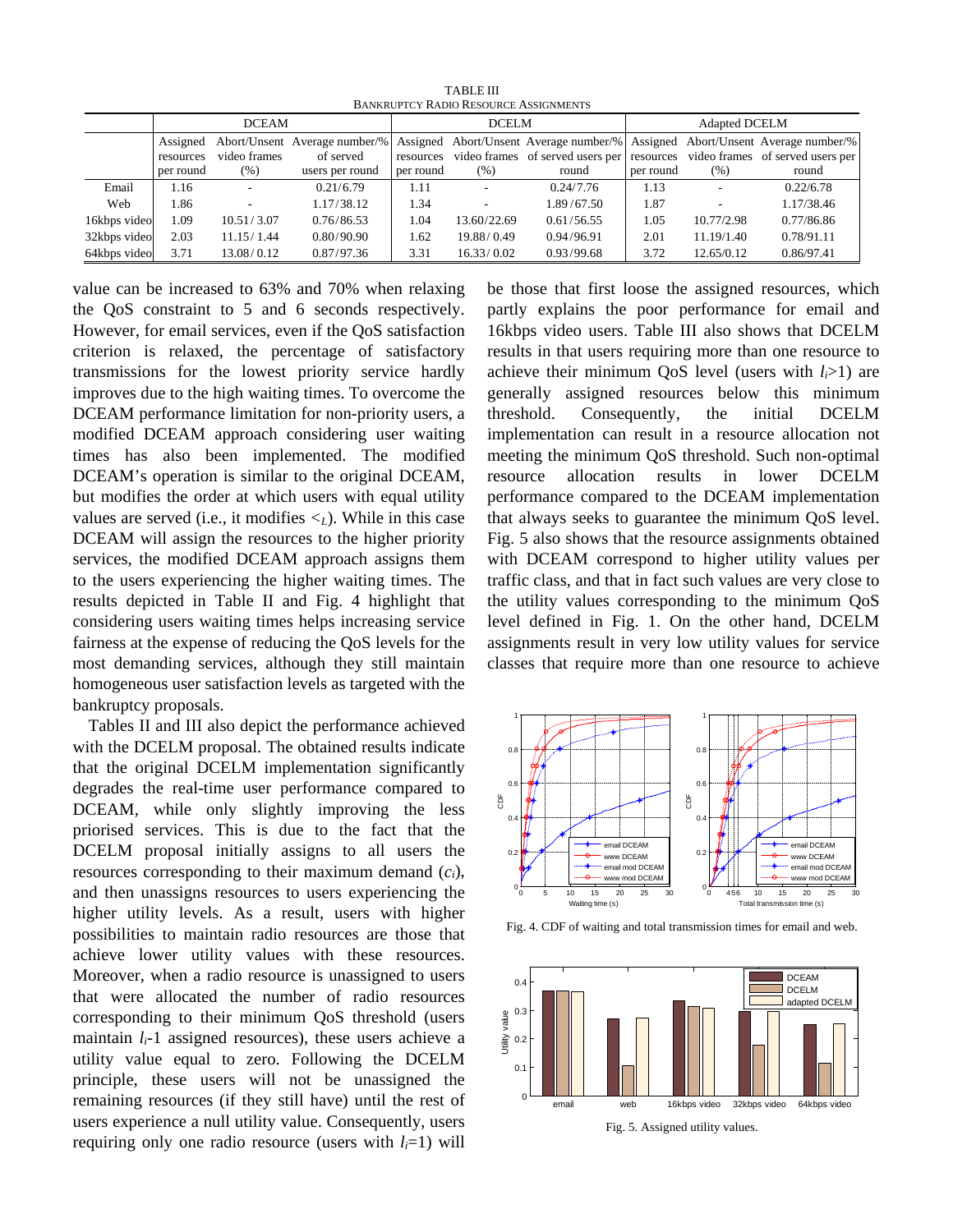their minimum QoS levels.

To overcome the initial limitations of DCELM, a modified approach has also been implemented. This approach follows the original DCELM operation except that when a radio resource must be unassigned to a user experiencing its minimum utility value (a resource must be unassigned to a user with  $l_i$  assigned resources resulting in a utility value equal to zero), instead of only unassigning one resource, all allocated resources are unassigned and distributed among the other users. Table II and Fig. 5 show that with the adapted DCELM proposal, a similar performance to that achieved with DCEAM can be obtained. The performance of both proposals has also been evaluated in lower load scenarios (Fig. 6). The obtained results show that both techniques maintain their similar user satisfaction levels under varying operating conditions. However, for an equal user satisfaction, DCEAM improves the throughput (or reduces the transmission delay) for some services compared to adapted DCELM (see Fig.  $7<sup>3</sup>$  $7<sup>3</sup>$  $7<sup>3</sup>$ ). This is the case because of the different resource assignments resulting from the DCEAM and adapted DCELM techniques.

MAUI's performance is also reported in Tables II and V. The obtained results show that MAUI can significantly improve the overall system performance. Only web users do not achieve high user satisfaction levels, although a relaxed QoS satisfaction definition could significantly improve the web performance statistics given that 62.09% and 72.33% of web pages could be transmitted in less than 6 and 8 seconds respectively using MAUI. As observed in Table IV, MAUI tends to allocate a very high number of resources to fewer simultaneous active users. Although this might result in instantaneous lower resources fairness, what is important is not that resources are fairly distributed but that the QoS users perceive is fairly distributed. By assigning a significant amount of resources to a single user, MAUI increases the user's throughput and reduces its transmission time, which allows quickly freeing the resources and burstly serving a new user. In fact, while an average of 8.82 and 8.86 users are demanding resources in each distribution round when DCEAM and adapted DCELM are applied respectively, only 5.21 users on average participate in a distribution round when MAUI is applied. Despite improving the overall performance compared to the bankruptcy proposals for the reference simulated scenario, DCEAM and DCELM provide some of the most demanding services with





Fig. 7. Measured throughput under low load scenarios.

0 0 30 60 90 120 150 180

32kbps video - adapted DCELM

Throughput (kbps)

TABLE IV MAUI AND RATE OPERATION MAUI RATE Assigned channels per round Abort/ Unsent video frames  $(% )$ Average number/% of served users per round Assigned channels per round Abort/ Unsent video frames  $($ %) Average number/% of served users per round Email 6.65 - 0.10/99.99 1.43 - 0.19/5.99 Web 7.99 - 0.16/4.85 1.18 - 1.59/49.15 16kbps video 4.91 0.06/0.01 0.39/99.95 1.17 6.76/3.33 0.75/89.04 32kbps video 7.39 2.24/15.980.27/40.51 2.01 10.18/1.28 0.84/94.24 64kbps video 7.45 1.98/12.550.39/57.50 3.35 14.68/0.17 0.95/98.42

higher satisfaction levels. In addition, the bankruptcy based proposals better adapt and operate under different and more capacity constrained scenarios. Fig. 8 represents the obtained user satisfaction levels for a higher system load. It is interesting to note that when the load increases, the bankruptcy-based proposals obtain a higher system performance, and are the only techniques capable to provide homogeneous user satisfaction levels for the more demanding services (under the simulated conditions, user satisfaction fairness can only achieved for real-time video users due to the shortage of radio

<span id="page-10-0"></span><sup>&</sup>lt;sup>3</sup>For clarity, the figure only shows the traffic services for which a difference between both resource assignment policies has been observed.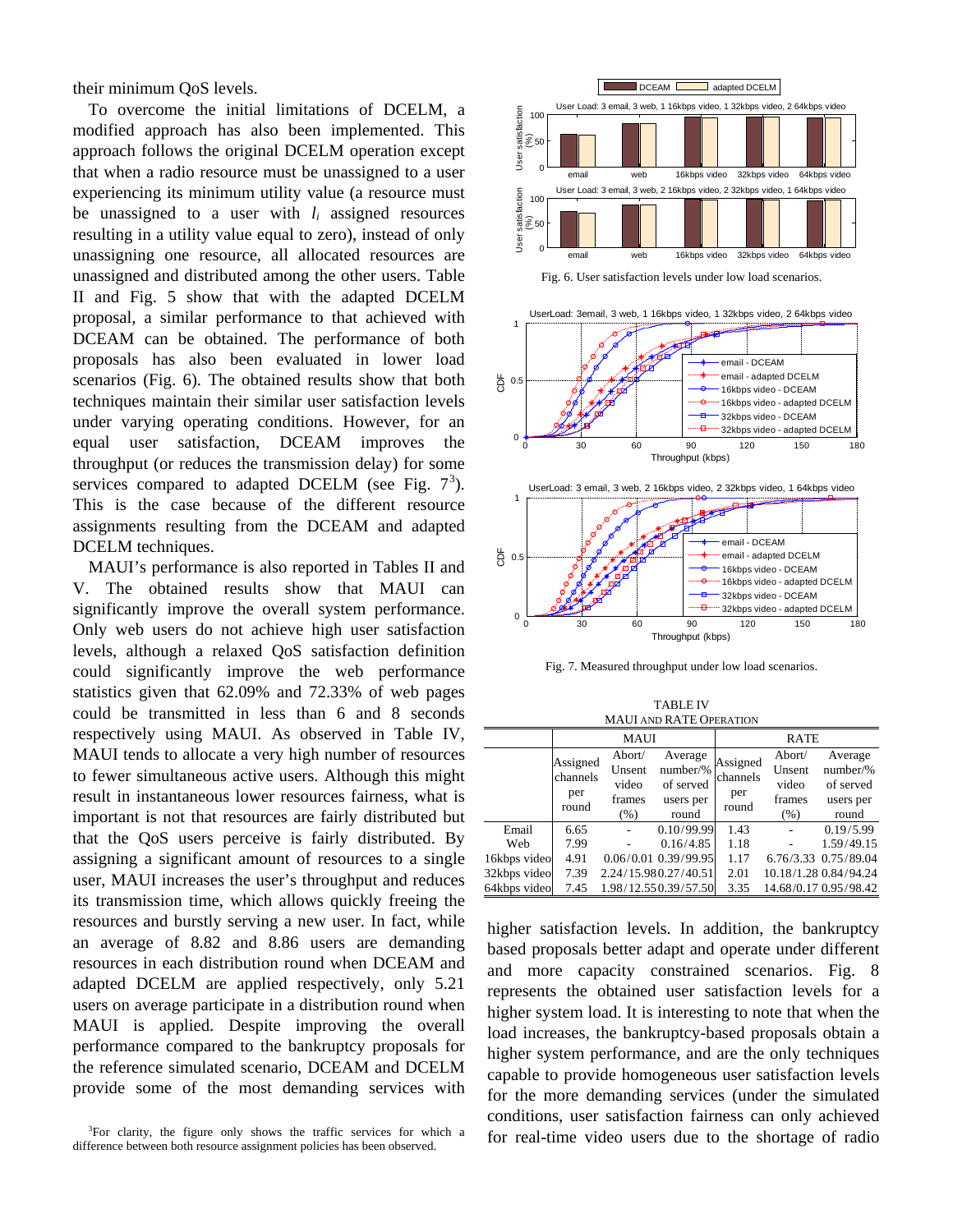resources). This desirable characteristic has been shown to be independent of the system conditions for the bankruptcy-based proposals, but not for the other simulated techniques.

Tables II and IV also depict the results achieved with the RATE mechanism, which is the only proposal that does not base its decision criterion on the defined utility functions, but rather on the estimated required data rates to achieve satisfactory user transmissions. Interestingly, the bankruptcy and RATE proposals achieve similar results indicating that the established utility functions adequately reflect the user needs. The data summarized in Table V shows that for low user loads, both RRM techniques achieve very similar QoS performance for all services. However, when the user load increases, RATE achieves a lower user satisfaction level for the real-time video service with higher bit rate. For example, while DCEAM obtained user satisfaction levels of 78.69% and 72.86% for cell loads of 18 and 19 users per cell, RATE's performance decreased to 72.53% and 63.41%. It is important to highlight that the user satisfaction



Fig. 8. User satisfaction under high system loads.

TABLE V DCEAM AND RATE USER SATISFACTION (% OF USERS) FOR DIFFERENT LOADS

|              | 3 email, 3 web, |             | 5 email, 5 web, |             | 5 email, 5 web, |       |
|--------------|-----------------|-------------|-----------------|-------------|-----------------|-------|
|              | 1 16kbps video, |             | 2 16kbps video, |             | 2 16kbps video, |       |
|              | 1 32kbps video, |             | 3 32kbps video, |             | 3 32kbps video, |       |
|              | 2 64kbps video  |             | 3 64kbps video  |             | 4 64kbps video  |       |
|              | <b>DCEAM</b>    | <b>RATE</b> | <b>DCEAM</b>    | <b>RATE</b> | <b>DCEAM</b>    | RATE  |
| Email        | 83.23           | 81.47       | 17.65           | 18.84       | 10.00           | 10.97 |
| Web          | 61.91           | 62.64       | 3.76            | 3.06        | 0.86            | 0.00  |
| 16kbps video | 95.33           | 96.92       | 63.81           | 65.93       | 43.67           | 44.47 |
| 32kbps video | 94.49           | 95.50       | 72.39           | 73.20       | 56.27           | 58.49 |
| 64kbps video | 93.79           | 92.46       | 78.69           | 72.53       | 72.86           | 63.41 |



<span id="page-11-0"></span>Fig. 9. CDF of the computational cost relation between techniques.

levels obtained for the other services are very similar for both techniques. In addition, it is important to emphasize that RATE needs to compute in real-time, and for each distribution round, the user required data rates, while the DCEAM and DCELM distribution processes are only based on utility functions defined offline.

The computational cost of the different radio resource assignment policies is illustrated in Fig. 9, where the ratio between the time needed by RATE and DCEAM to distribute the radio resources per distribution round is represented. Fig. 9 shows that there is a zero probability that the ratio between the times needed by RATE and DCEAM to distribute their resources is lower than one, which means that RATE always requires more time to distribute the radio resources than DCEAM. It is also interesting to note that in 25% of the simulated distribution rounds, the time spent by RATE is more than double the time required by DCEAM. It is then interesting to analyse which bankruptcy based proposal would require the lower computational cost. To this aim, Fig. 9 also represents the simulation time relation between different radio resource assignment techniques. First, it is important to highlight that the modified DCEAM proposal required less time than the original DCEAM to achieve a solution, and that the mean ratio between the times required by both techniques is 0.84. Despite achieving similar performance, the results depicted in Fig. 9 show that in 70% of the simulated distribution rounds, adapted DCELM required more time to find a solution than DCEAM. The results in Fig. 9 also show that in about 25% of the distribution rounds, adapted DCELM required more than double the time DCEAM needed to distribute resources among competing users; the other way around was only observed in 5% of the distribution rounds. To provide an indication of the absolute computational cost of each radio resource assignment technique, Fig. 10 shows the CDF of the simulation time needed by each technique to distribute the radio resources among demanding users<sup>[4](#page-11-0)</sup>. It is interesting to note that while the DCEAM proposals needed a maximum of 30ms for all their distribution rounds, this value increased to 80ms for RATE and adapted DCELM.

To analyse the relation between simulation time and number of users in each distribution round, Fig. 11 depicts the percentage of distribution rounds that required more time to end their radio resources distribution process with DCEAM and adapted DCELM respectively as a function of the number of active users.

<sup>4</sup> The simulations were conducted with a 3 GHz Xeon Dual Core processor with 4 GB of RAM.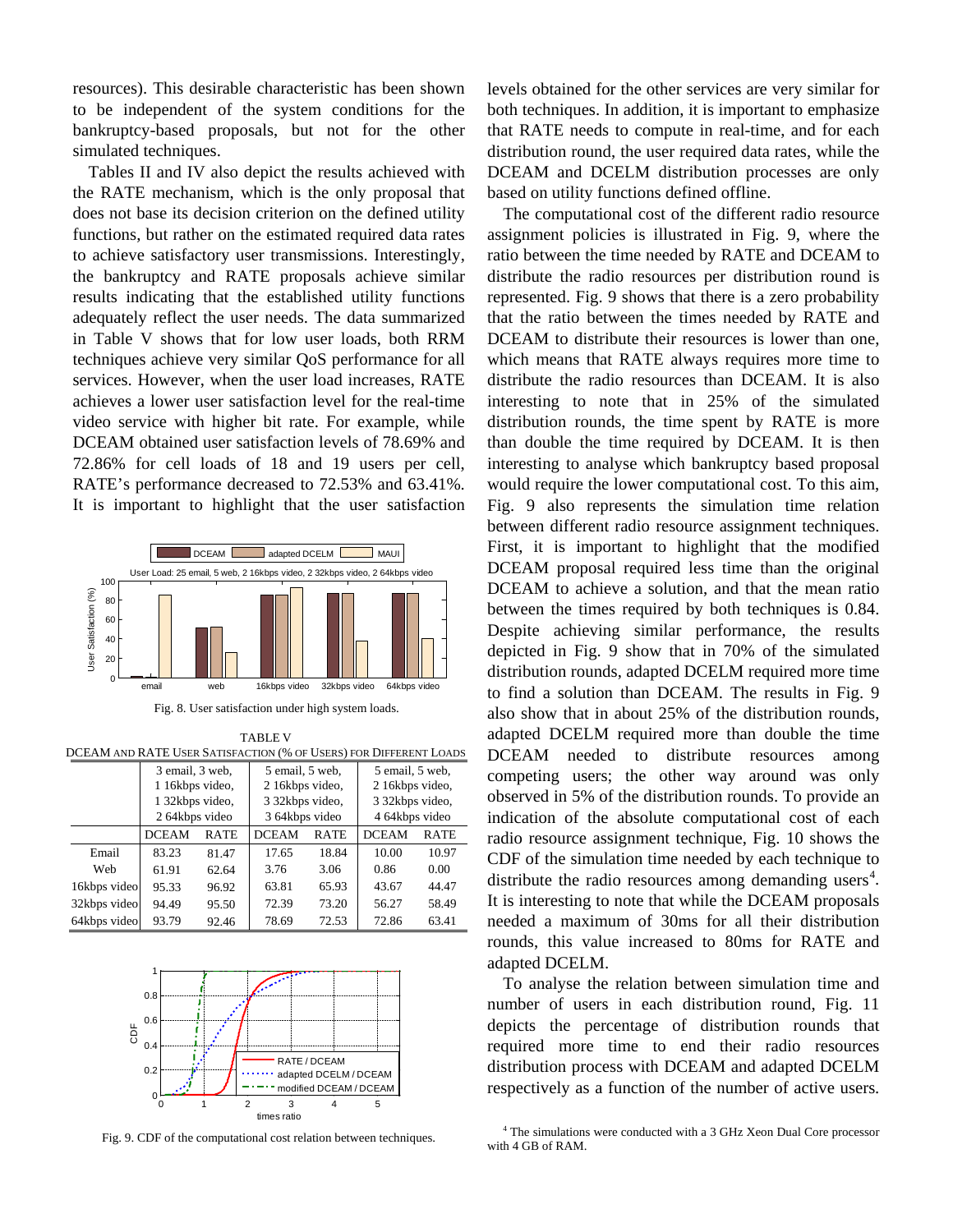

Fig. 10. CDF of the simulation time needed to end a radio resource distribution round among active users.



Fig. 11. Percentage of distribution rounds that required more time with DCEAM and adapted DCELM as a function of the number of active users. .

This figure shows that when the number of users participating in the distribution process is higher than 6, adapted DCELM requires more time to distribute the resources in most of the distributions rounds. This trend is always observed when the number of active users is higher than 8. These results clearly highlight the better computational behaviour of the DCEAM proposal as the system load increases. In addition, it is important to emphasize that the distribution of users among service classes also impacts the computational cost. Fig. 12 depicts the percentage of occasions in which DCEAM had a higher computational cost than adapted DCELM and vice versa. When a higher percentage of the users participating in the distribution process correspond to the most demanding service, i.e., the 64kbps video, adapted DCELM spends more time to achieve the distribution solution. On the other hand, DCEAM requires more computational time when a higher percentage of the users demands email and web services.

#### **5. CONCLUSION**

This work has proposed the application of bankruptcy theory to design efficient and fair radio resource assignment techniques in multimedia mobile radio networks. To this aim, several bankruptcy rules have been adapted to operate with resources of discrete nature. The proposed bankruptcy techniques are based on previously established utility functions that try to characterise the different QoS requirements per traffic type. The obtained results have demonstrated the potential of bankruptcy techniques to address radio



Fig. 12. Distribution of users among service types per distribution round when considering 6 active users.

resource management problems, in particular thanks to their capability to guarantee uniform user satisfaction levels through a proper definition of the utility functions. Contrary to what has been observed with other mechanisms, this property has been shown to be independent of the system load. In addition, this paper has also investigated the computational cost of bankruptcy-based techniques, and its dependence with the system load and user distribution per service class. The obtained results have shown that the proposed bankruptcy-based policies have a low computational cost compared to other assignment policies.

## **ACKNOWLEDGEMENTS**

This work has been supported by the Ministry of Education and Science (Spain) and FEDER funds under the project TEC2005-08211-C02-02, MTM2008-06778 c02-01 and TEC2008-06728, and by the Ministry of Industry, Tourism and Trade under the CELTIC project CP5-013/TSI-02400-2008-113.

#### **REFERENCES**

- <span id="page-12-0"></span>[1] Vivier E., Terré M., Fino B. Determination of all possible resource allocations in a packet communication network. In *Proc*. *56th IEEE Vehicular Technology Conference*, Vancouver, Canada, Sept. 2002; 4, 2346-2350.
- <span id="page-12-1"></span>[2] Singh J. Performance Aspects of Enhanced Radio Resource Management with QoS Differentiation in UMTS Network. In *Proc. 6th IEEE International Conference on 3G and Beyond*, London, UK, Nov. 2005; 1-5.
- <span id="page-12-2"></span>[3] Al-Manthari B., Nasser N., Hassanein H. Downlink Scheduling With Economic Considerations for Future Wireless Networks. *IEEE Transactions on Vehicular Technology* 2009; 58: 824-835.
- <span id="page-12-3"></span>[4] Vlacheas, P. T., Kolokotroni, E. A., Tragos, E. Z. and Theologou, M. E., A hybrid multirate MAC protocol providing trade-off between throughput and fairness in future TD-CDMA networks. *European Transactions on Telecommunications* 2010, 21(1): 64-72.
- <span id="page-12-4"></span>[5] Schmeink, A., On fair rate adaption in interferencelimited systems. *European Transactions on Telecommunications* 2011; Article first published online, Apr 2011.
- <span id="page-12-5"></span>[6] Pei, X., Zhu, G., Wang, Q., Qu, D. and Liu, J., Economic model-based radio resource management with QoS